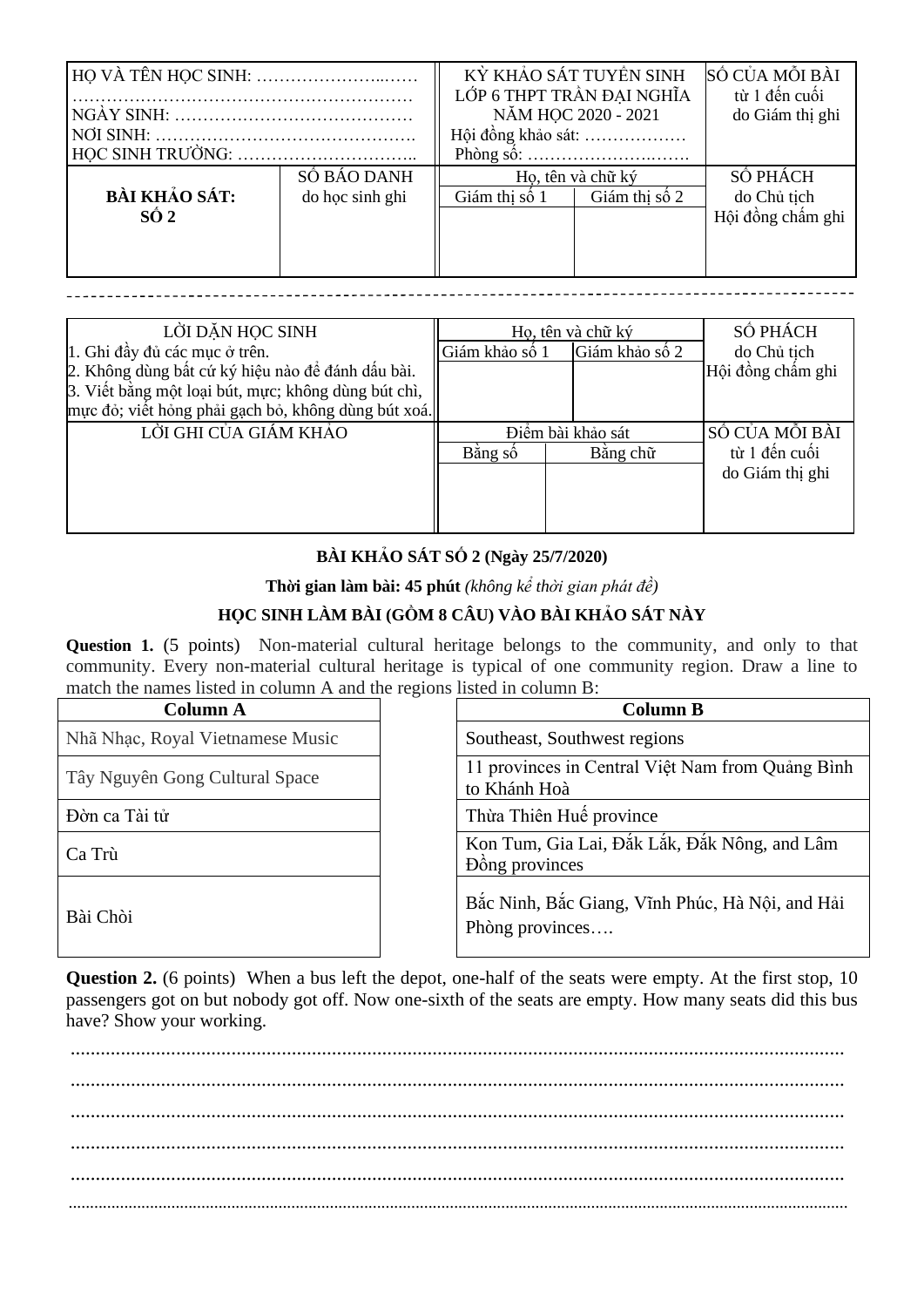

**Question 3.** (6 points) Each item below is tagged with a number (from 1 to 20). Classify them into types of rubbish by writing the corresponding numbers in the appropriate boxes with the rubbish bins below.

**Question 4.** (6 points) There are two taps pouring water into an empty tank. Tap A can fill up the tank in 23 minutes while tap B does the same task in 16 minutes. If tap A is opened first, how many minutes later should tap B be opened in order for the amount of water from tap A to double that from tap B when the tank is full? Show your working.

<u>상</u>

<u>숨</u>

................................................................................................................................................ ................................................................................................................................................ ................................................................................................................................................ ................................................................................................................................................ ................................................................................................................................................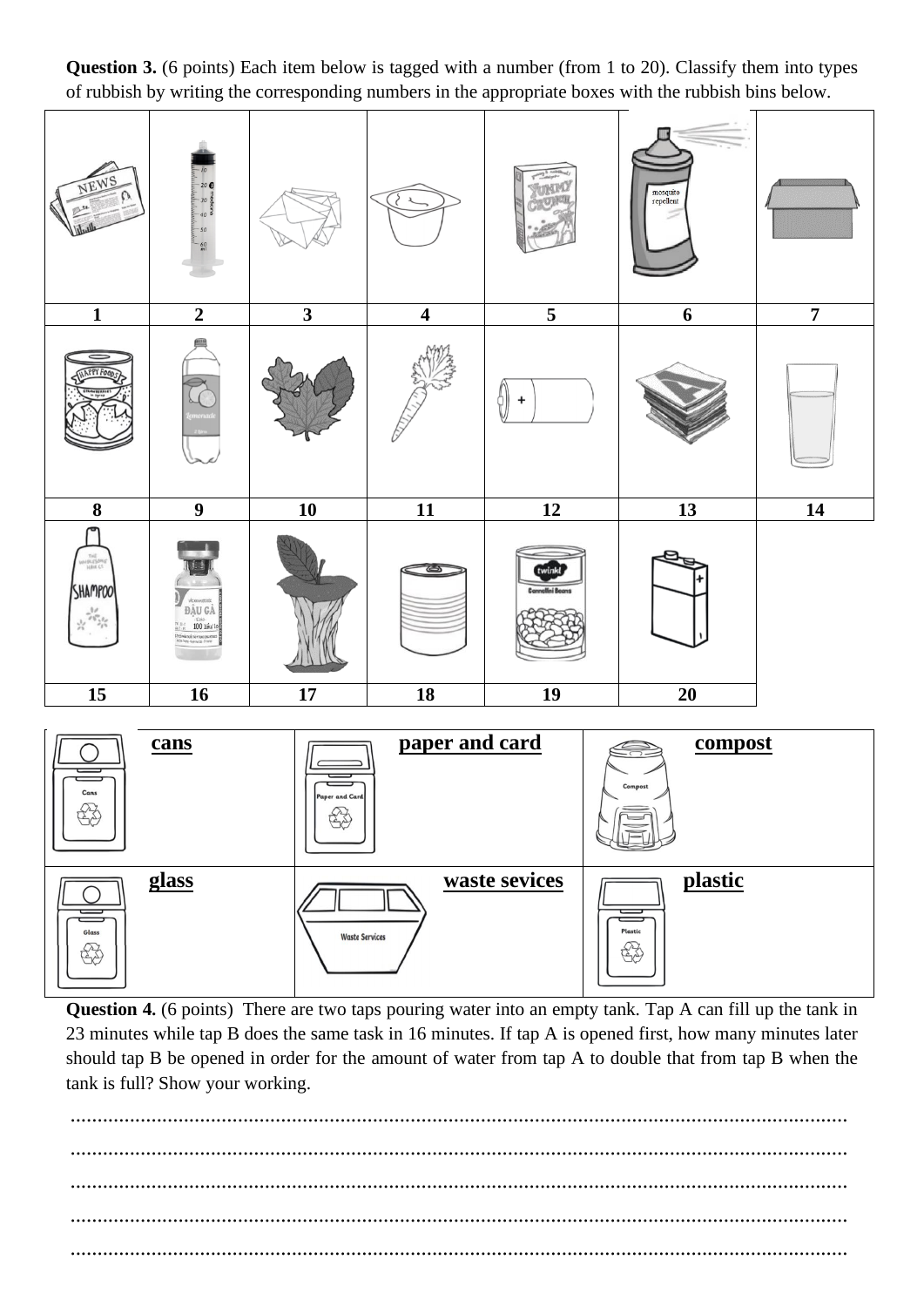**Question 5.** (7 points) The United Nations chose March 20 to be The International Happiness Day because it is the most special day in the year. On the mid-spring day (March 20), the sun lies horizontally with the equater, the length of day and night is the same, which symbolizes the balance, and harmony of the universe. This also symbolizes the balance between Yin and Yang, between light and darkness, and between dream and reality. With that meaning, March 20 – The International Happiness Day delivers a message: balance and harmony is one of the keys to happiness.

A. Use the sentences given to fill in the appropriate boxes. (*Write the numbers only.)*

- (1) Be Happy, Be Bright…. Be You…!
- (2) Don't let the silly little things steal your happiness…!
- (3) Spend time with your loved ones and feel the pleasure of love and affiliation with each other.
- (4) Go out in the lush green areas and enjoy the beauty of nature.
- (5) There is only one happiness in this life, to love and be loved.
- (6) Go out for dinner with your friends and family.
- (7) Doing what you like is freedom and liking what you do is happiness.
- (8) Happiness will never come to those who don't appreciate what they already have.
- (9) Exchange gifts, greeting cards with your loved ones.
- (10)Share the feelings of happiness with the people living around you by helping them through any means.

| <b>International Day of Happiness Quotes</b> | <b>International Day of Happiness Activities</b> |  |  |  |
|----------------------------------------------|--------------------------------------------------|--|--|--|
|                                              |                                                  |  |  |  |
|                                              |                                                  |  |  |  |
|                                              |                                                  |  |  |  |
|                                              |                                                  |  |  |  |
|                                              |                                                  |  |  |  |
|                                              |                                                  |  |  |  |
|                                              |                                                  |  |  |  |
|                                              |                                                  |  |  |  |
|                                              |                                                  |  |  |  |

B. The theme of The International Happiness Day 2020 is *"Loving and sharing",* write less than 10 words to complete the sentences*.*

1*.* True happiness means ………………………………………………………………………….........

…………………………………………………………………………………………………………..

2. Bringing happiness ……………………………………....................................................................

*………………………………………………………………………………………………………………………*

**Question 6.** (6 points) Fill in the blanks in the sentences with the appropriate words from the box.

|                         | below 100°C                                      | heat           | evaporates      | condenses                     |                     |
|-------------------------|--------------------------------------------------|----------------|-----------------|-------------------------------|---------------------|
|                         | heat<br>cool                                     |                | melts           | $0^{\circ}C$                  |                     |
|                         | cool                                             | $0^{\circ}C$   | $100^{\circ}$ C | freezes                       |                     |
| water to a temperature  |                                                  |                |                 | water vapour to a temperature |                     |
| $\circ$ f               | $\mu$ , it________________ to form water vapour. |                | of              |                               | , it to form water. |
|                         |                                                  |                |                 |                               |                     |
| ice to a temperature of |                                                  |                | If you $\_\_$   | water to a temperature of     |                     |
| $\cdot$ it              |                                                  | to form water. |                 |                               | , it to form ice.   |